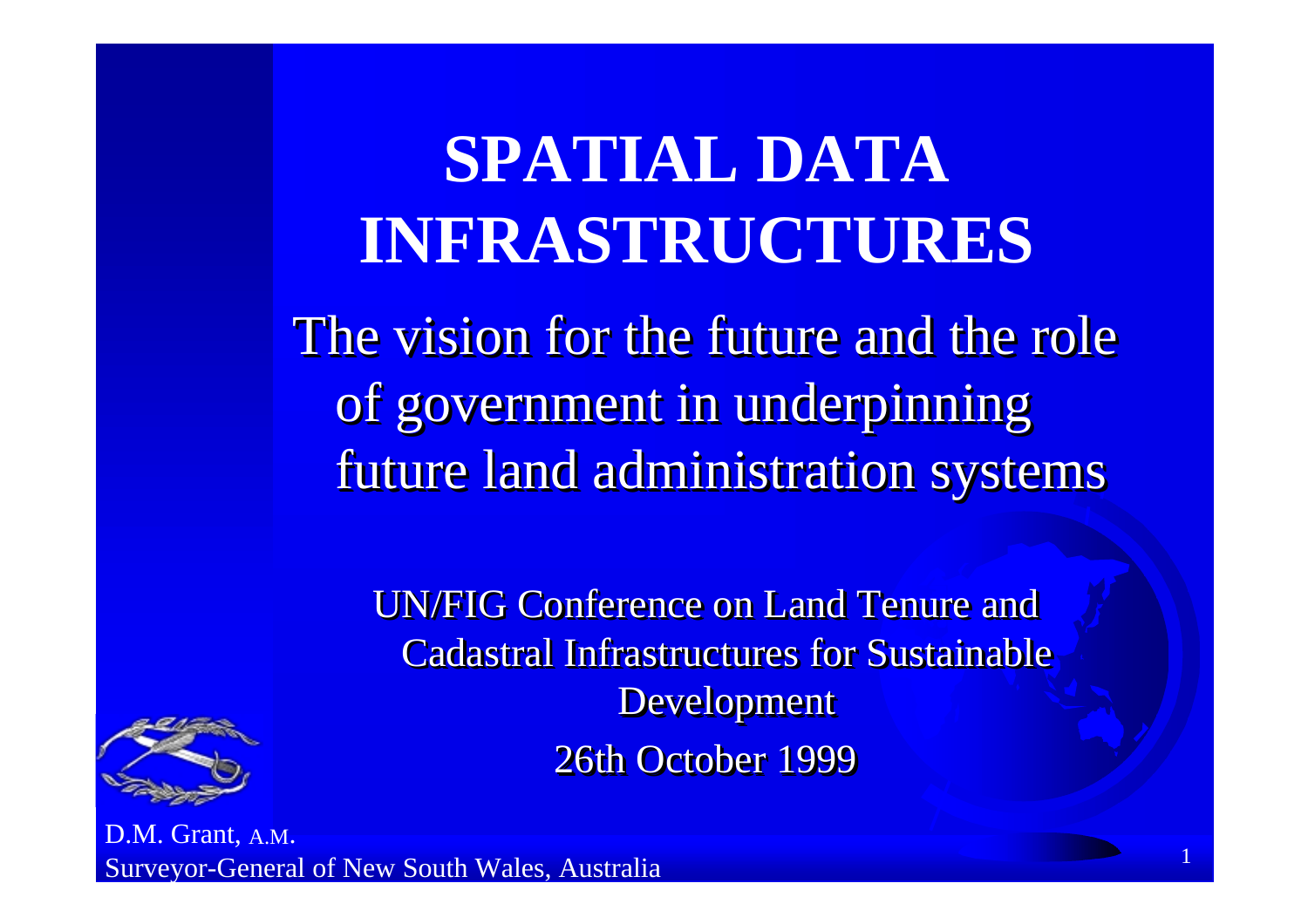# **SPATIAL DATA INFRASTRUCTURES**

• 80% of government information has a spatial component ●**80% of government information** 

• spatially enabled or nationally deprived? ●**• spatially enabled or nationally** 

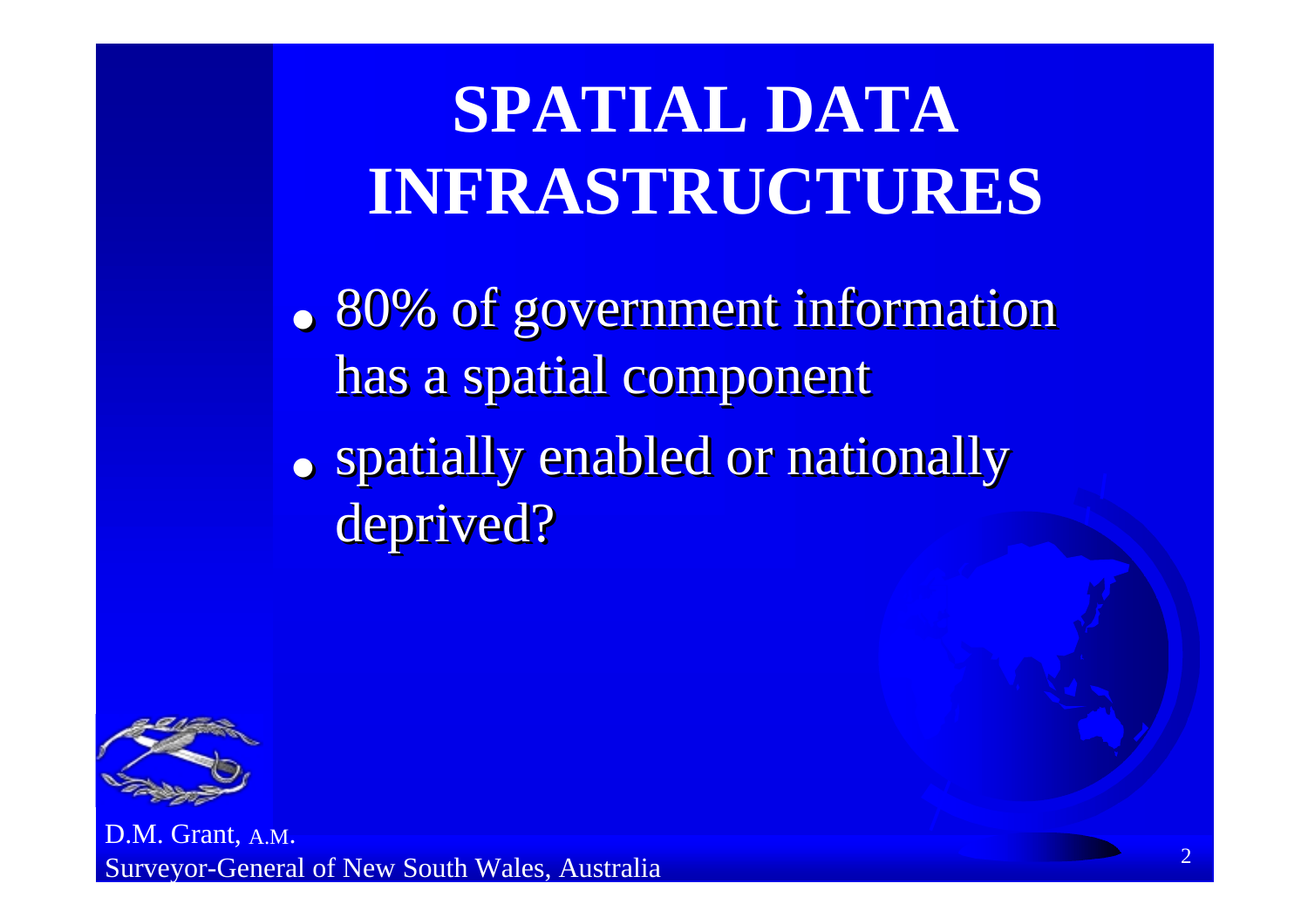

Surveyor-General of New South Wales, Australia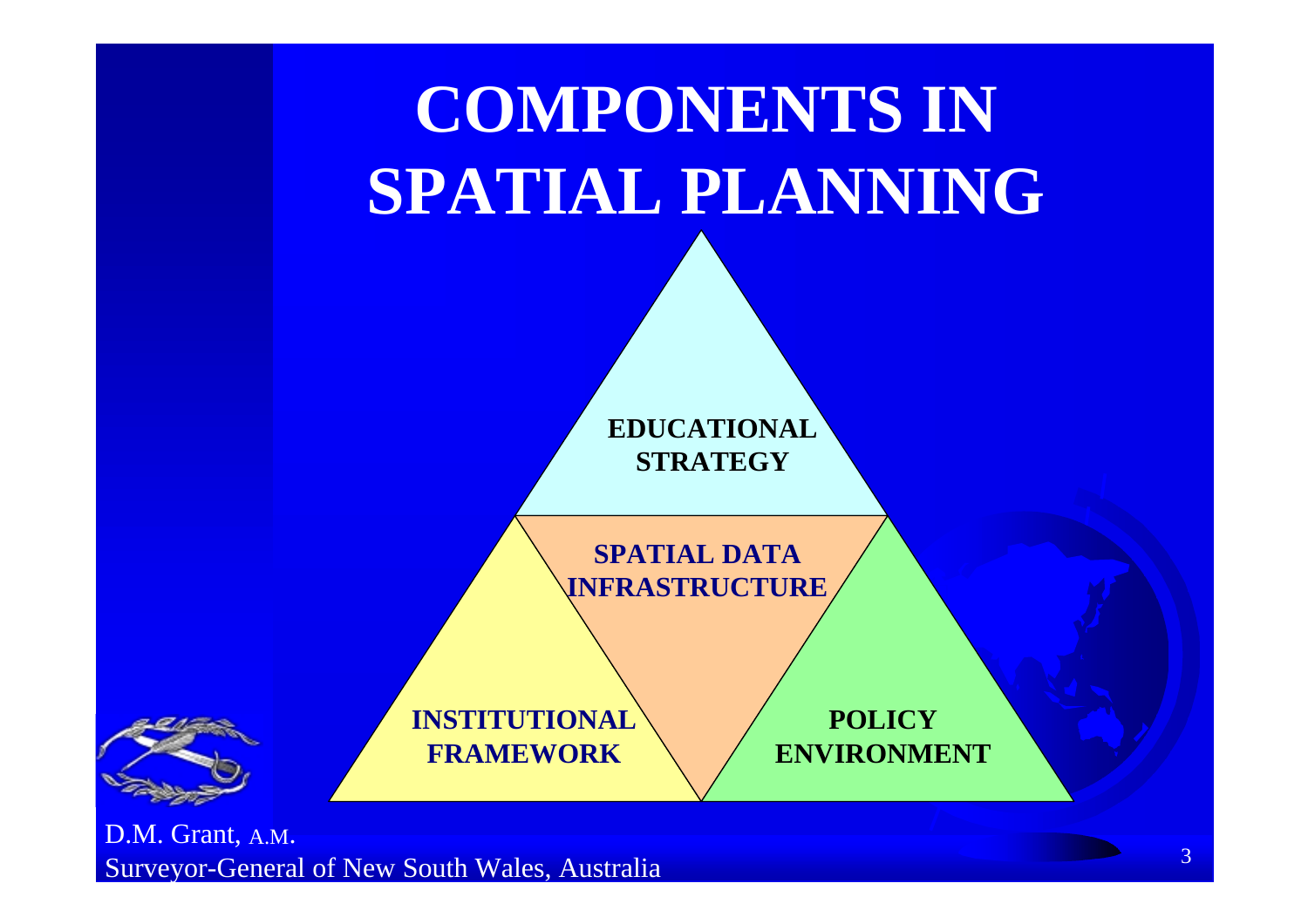#### **ROLES OF GOVERNMENT IN AN INTEGRATED PLANNINGFRAMEWORK**

**NATIONAL** LEVEL

**NEXUS**

**LOCALLEVEL**

•**POLICY**•**LEGISLATION**•**INSTITUTIONAL FRAMEWORK**

•**GUIDELINES** •**MODEL REGULATIONS**•**AUDIT AND MONITORING**•**BASELINE DATA MANAGEMENT**

•**IMPLEMENTATION PRINCIPLES**•**INTERPRETATION OF NATIONAL POLICY** •**TASK PERFORMANCE**

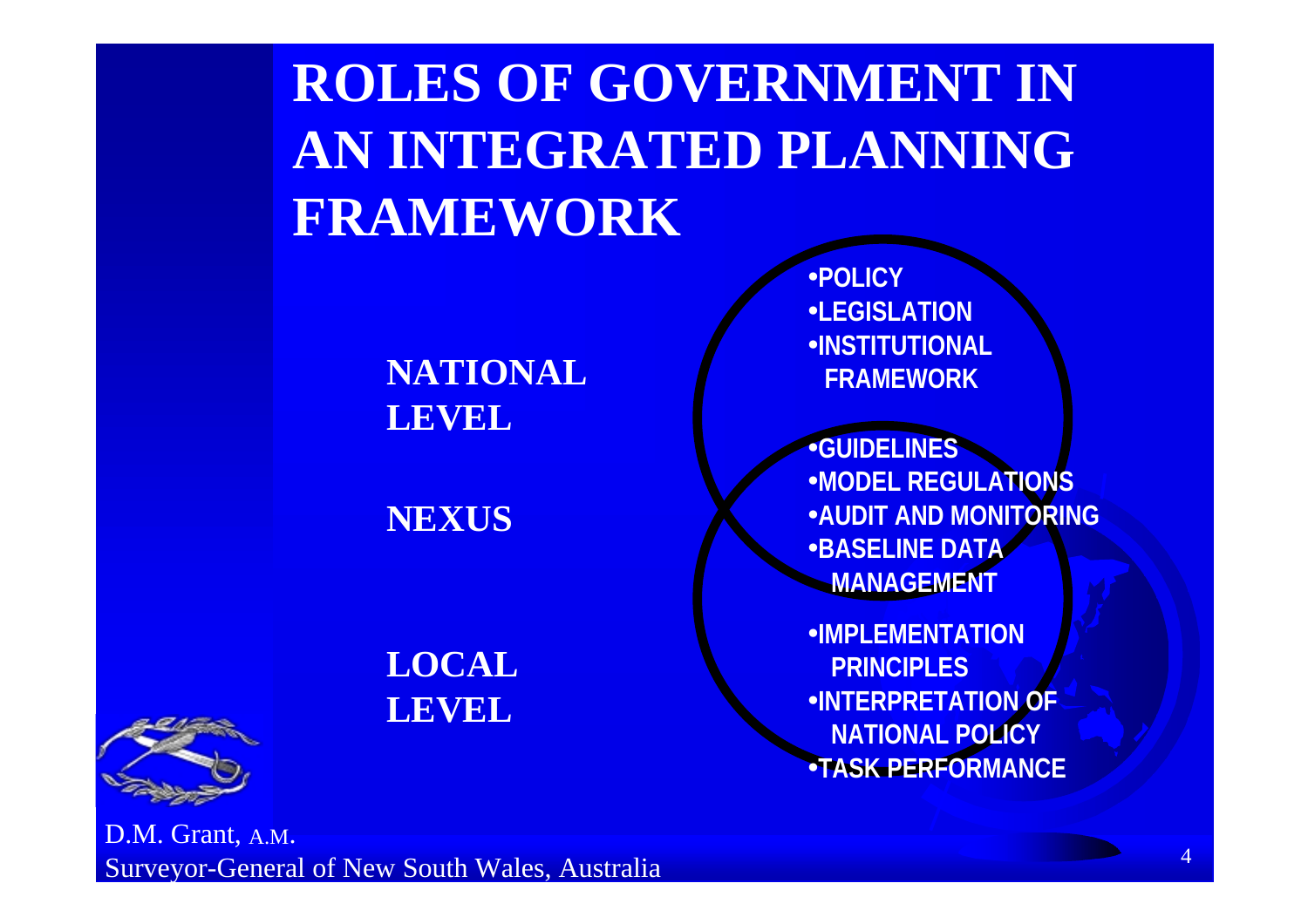**INTEGRATED SPATIAL PLANNING SYSTEM**

• Foundation for economic planning • Effective decision making ●**• Foundation for economic planning 。 Effective decision making** 

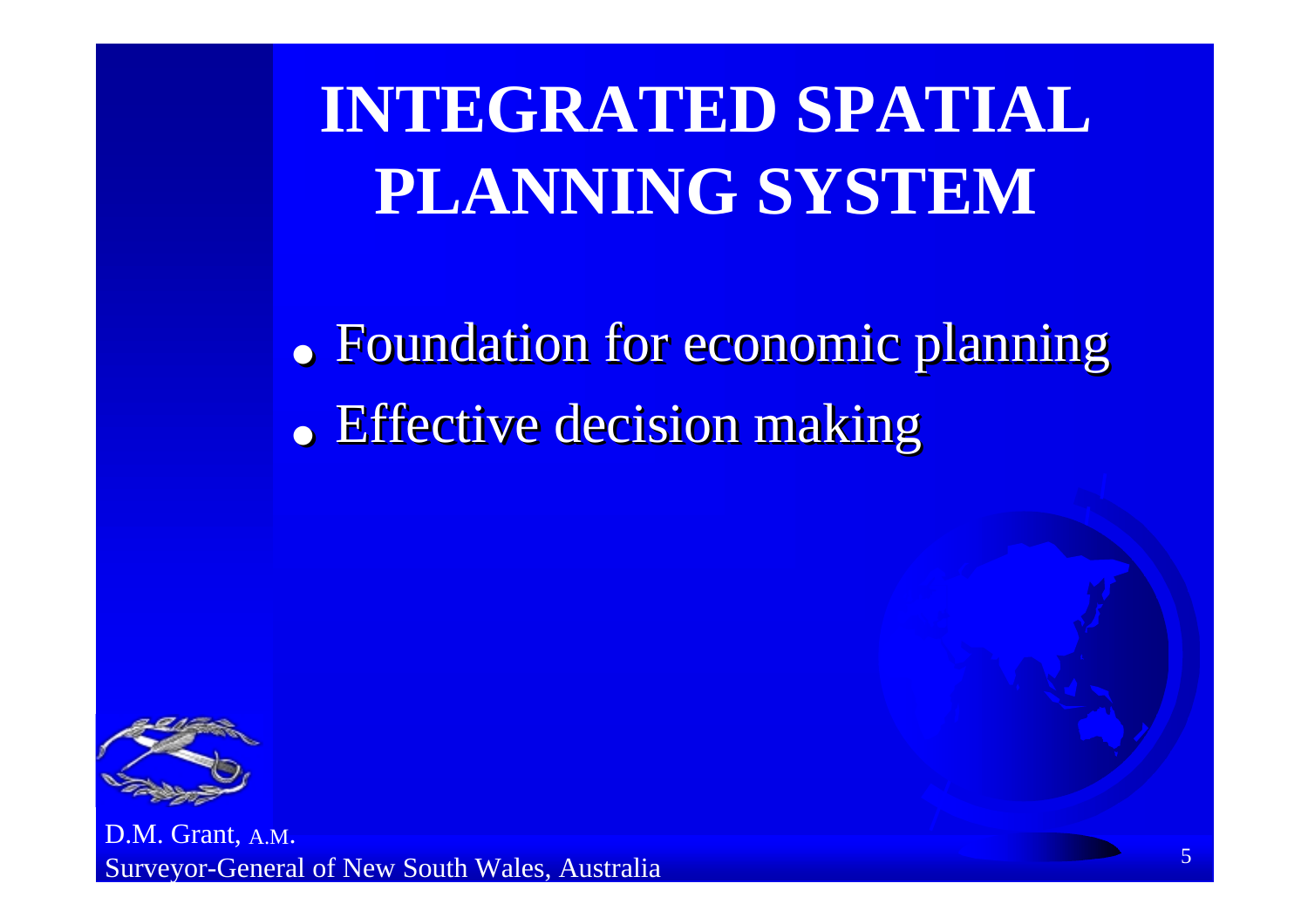### **BARRIERS**

- Information ownership ●**• Information ownership**
- Custodianship **。 • Custodianship**
- Technology for maintenance ●**• Technology for maintenance**
- Public and private sector information ●**• Public and private sector information**